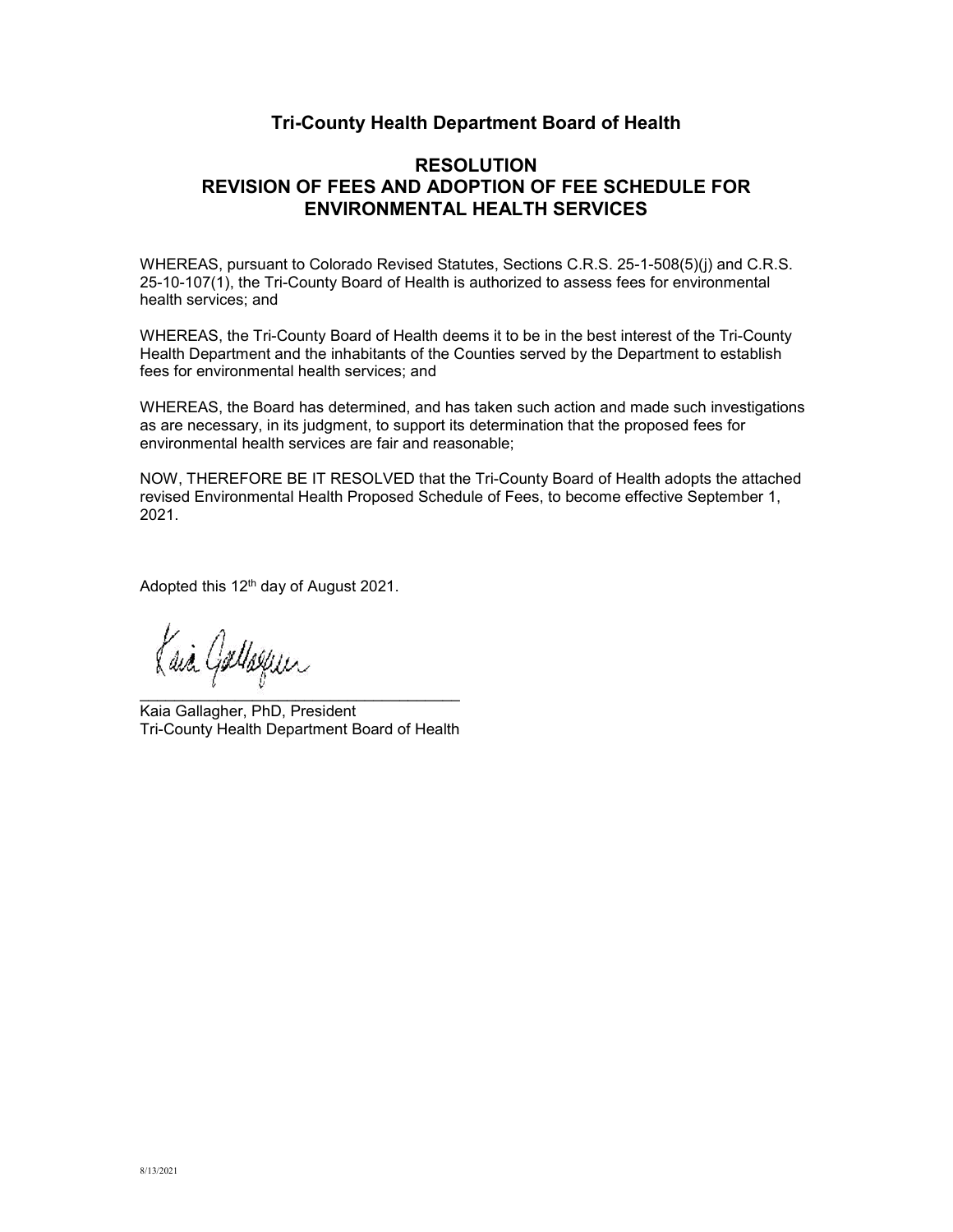| <b>WHealth Department Y</b> |
|-----------------------------|
|-----------------------------|

### Environmental Health Proposed Schedule of Fees September 1, 2021

### Fees set by TCHD Board of Health

| <b>Environmental Health Fee Type</b>                                                  | Current<br>Fee | <b>Unit of Activity</b> | <b>Calculated</b><br>Fee | Proposed<br>Fee | <b>Authority</b> | Change    |
|---------------------------------------------------------------------------------------|----------------|-------------------------|--------------------------|-----------------|------------------|-----------|
| Body Art - License / Annual Inspection                                                | \$345.00       | Annual                  | N/A                      | \$345.00        | 25-1-508         | No Change |
| Body Art - Temporary Event Inspection                                                 | \$60.00        | Per Hour                | N/A                      | \$60.00         | 25-1-508         | No Change |
| Child Care - Biennial Inspection                                                      | \$190.00       | <b>Biennial</b>         | N/A                      | \$190.00        | 25-1-508         | No Change |
| Child Care - Annual Inspection, Lic. for 5-50 Children                                | \$215.00       | Annual                  | N/A                      | \$215.00        | 25-1-508         | No Change |
| Child Care - Annual Inspection, Lic. for 51-250 Children                              | \$255.00       | Annual                  | N/A                      | \$255.00        | 25-1-508         | No Change |
| Child Care - Annual Inspection, Lic. for 251+ Children                                | \$320.00       | Annual                  | N/A                      | \$320.00        | 25-1-508         | No Change |
| Industrial Hygiene - General Consultation / County Agencies                           | \$50.00        | Per Hour                | N/A                      | \$50.00         | 25-1-508         | No Change |
| Industrial Hygiene - Mold Complaints - Sampling                                       | \$50.00        | Per Hour                | N/A                      | \$50.00         | 25-1-508         | No Change |
| Industrial Hygiene - Other Government Agencies                                        | \$70.00        | Per Hour                | N/A                      | \$70.00         | 25-1-508         | No Change |
| Industrial Hygiene - Private Sector                                                   | \$75.00        | Per Hour                | N/A                      | \$75.00         | 25-1-508         | No Change |
| Industrial Hygiene - Private Sector / Mutual Aid / Non-Emergency (Outside Tri-County) | \$85.00        | Per Hour                | N/A                      | \$85.00         | 25-1-508         | No Change |
| Land Use Plan Review - Level One                                                      | \$150.00       | Per Plan Review         | N/A                      | \$150.00        | 25-1-508         | No Change |
| and Use Plan Review - Level Two                                                       | \$210.00       | Per Plan Review         | N/A                      | \$210.00        | 25-1-508         | No Change |
| and Use Plan Review - Level Three                                                     | \$360.00       | Per Plan Review         | N/A                      | \$360.00        | 25-1-508         | No Change |
| and Use Plan Review - Level Four                                                      | \$750.00       | Per Plan Review         | N/A                      | \$750.00        | 25-1-508         | No Change |
| Methamphetamine - Number of New Reports of Meth Labs                                  | \$310.00       | Per Case                | N/A                      | \$310.00        | 25-1-508         | No Change |
| Environmental Assessment File Review (minimum one hour)                               | \$60.00        | Per Hour                | N/A                      | \$60.00         | 25-1-508         | No Change |
| Environmental Health Consulting - All Programs Except Industrial Hygiene              | \$60.00        | Per Hour                | N/A                      | \$60.00         | 25-1-508         | No Change |
| Plan Review Application - All Facility Types Except Food                              | \$120.00       | Per Plan Review         | N/A                      | \$120.00        | 25-1-508         | No Change |
| Site Assessment / Change of Owner - All Programs Except Food                          | \$60.00        | Per Hour                | N/A                      | \$60.00         | 25-1-508         | No Change |
| Retail Food - Special Events License                                                  | \$165.00       | Annual                  | N/A                      | \$165.00        | 25-4-1607        | No Change |
| Retail Food - Special Event Plan Review Application (2-15 vendors)                    | \$100.00       | Per Event               | <b>NA</b>                | \$100.00        | 25-4-1607        | No Change |
| Retail Food- Special Event Plan Review Application (16 + vendors)                     | \$200.00       | Per Event               | <b>NA</b>                | \$200.00        | 25-4-1607        | No Change |
| Retail Food - Special Event Plan Review Late Fee                                      | \$50.00        | Per Late Application    | <b>NA</b>                | \$50.00         | 25-1-508         | No Change |
| Retail Food - Special Event Inspection (per inspector)                                | \$60.00        | Per Hour                | N/A                      | \$60.00         | 25-1-508         | No Change |
| Retail Food - Education, 2 Hour In-Service Training                                   | \$120.00       | Per Training            | N/A                      | \$120.00        | 25-1-508         | No Change |
| Pool / Spa / Spray Pool - Filtration System                                           | \$175.00       | Annual                  | N/A                      | \$175.00        | 25-1-508         | No Change |
| On-Site Waste Water - New Permit                                                      | \$1,143.00     | Per Permit**            | \$1,113.29               | \$1,120.00      | 25-10-107        | (\$23.00) |
| On-Site Waste Water - Major Repair or Expansion Permit                                | \$753.00       | Per Permit**            | \$733.64                 | \$740.00        | 25-10-107        | (\$13.00) |
| On-Site Waste Water - Minor Repair                                                    | \$418.00       | Per Permit**            | \$407.52                 | \$415.00        | 25-10-107        | (\$3.00)  |
| On-Site Waste Water - Use Permit Application Fee                                      | \$80.00        | Per Permit              | \$78.53                  | \$85.00         | 25-10-107        | \$5.00    |
| On-Site Waste Water - Variance Request (New/Repair Permit)                            | \$70.00        | Hourly                  | N/A                      | \$70.00         | 25-10-107        | No Change |
| On-Site Waste Water - New/Repair Permit Renewal                                       | \$50.00        | Per Permit              | <b>NA</b>                | \$50.00         | 25-10-107        | No Change |
| On-Site Waste Water - Re-Inspection                                                   | \$120.00       | Per Inspection          | N/A                      | \$120.00        | 25-10-107        | No Change |
| On-Site Waste Water - Plan Review per additional hour (first hour free)               | \$60.00        | Per Plan Review         | N/A                      | \$60.00         | 25-10-107        | No Change |
| On-Site Waster Water - Installers' & Cleaners' License - New/Renewal                  | \$40.00        | Annual                  | \$30.58                  | \$35.00         | 25-10-109        | (\$5.00)  |
| GIS - Customized Map (Hourly - 1 hour minimum)                                        | \$75.00        | Per Hour                | N/A                      | \$80.00         | 25-1-508         | \$5.00    |